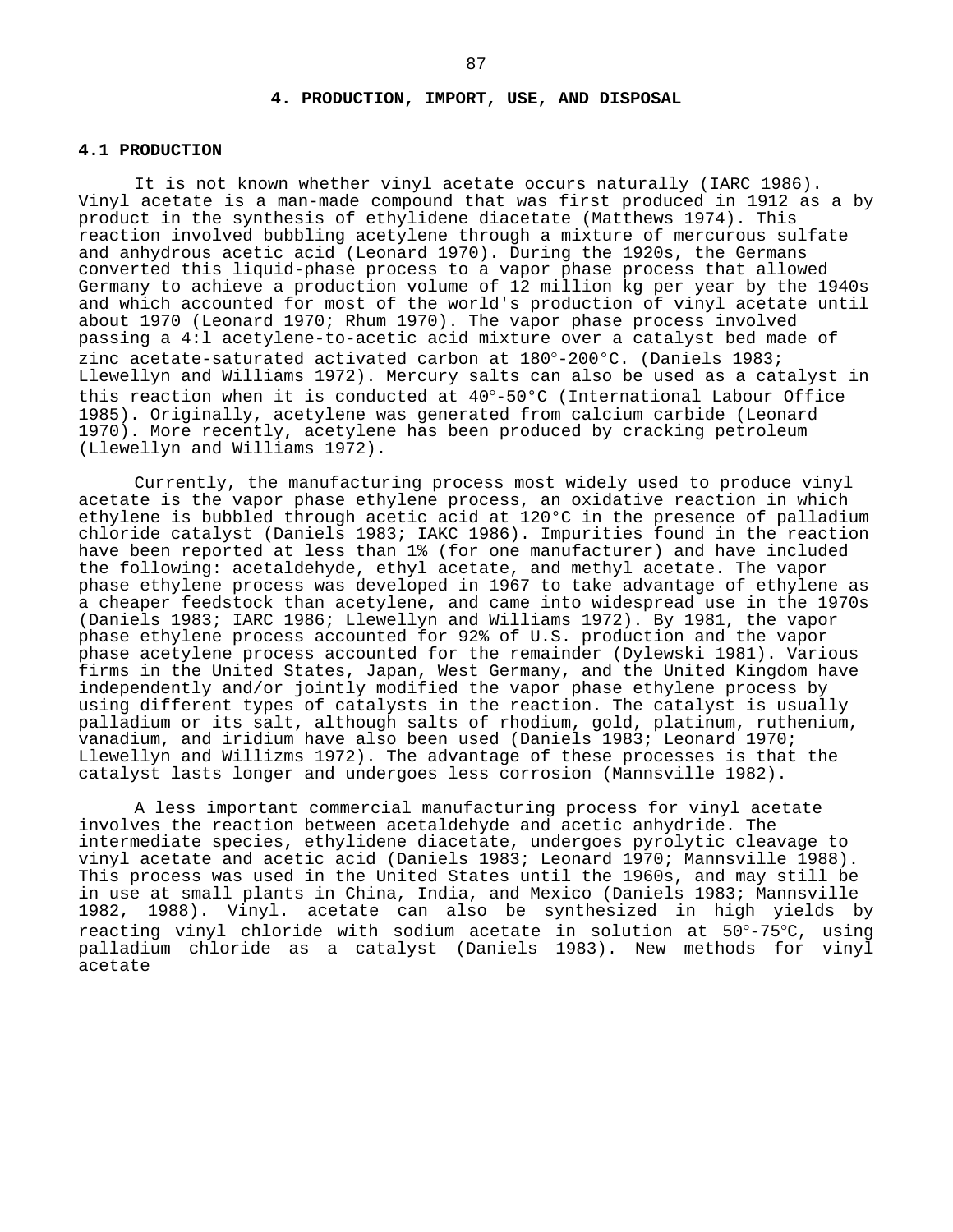manufacture were being developed in 1982 that were to utilize synthetic gas as a feedstock. The gas would undergo a series of carbonylation reactions to yield ethylidene diacetate, which can be pyrolytically converted to vinyl acetate and acetic acid (Mannsville 1982). No information has been found that would indicate whether or not such new methods have been perfected or adopted for industrial production in the United States.

Vinyl acetate is normally produced in three grades that differ only in their content of inhibitor, which is added to prevent spontaneous polymerization (Daniels 1983; Mannsville 1988). To obtain these grades, either 3-7 ppm, 12-17 ppm, or 200-300 ppm p-hydroquinone is added to freshly produced vinyl acetate, depending upon how long the product is to be stored prior to use. Longer storage times require higher concentrations of inhibitor (Daniels .1983). Vinyl acetate is often stored and/or shipped with a variety of other inhibitors including benzoquinones, nitrobenzenes, diphenyls, toluenes, anthracene, phenanthrene, naphthalene, and others (Operations Research Inc. 1974).

Commercial production of vinyl acetate in the United States was first reported in 1928 (U.S. Tariff Commission 1930). From 1960 to 1979, U.S. production rose from 250 million pounds to 2.0 billion pounds. Production levels were approximately 1.9 billion pounds between 1980 and 1982, and then rose from 1.96 billion pounds in 1983 to 2.1 billion pounds in 1985. Levels dropped to 1.7 billion pounds in 1986 and then climbed to 1.8 billion pounds in 1987 (Daniels 1983; USITC 1979, 1980, 1981, 1982, 1983, 1984, 1985, 1986, 1987, 1988).

In 1984, with an increasing demand for vinyl acetate derived copolymer emulsions, due primarily to strong automobile and housing industries, production (over 2 billion pounds) was rapidly approaching the "practical effective capacity" of 2.2 billion pounds and supply was limited (Greek 1984). It was forecasted in 1984 that an increased demand for vinyl acetate for making adhesives and coatings would result in a greater capacity in production (Greek 1984). By 1989, the demand for vinyl acetate reached 2.6 billion pounds and is expected to reach 2.9 billion pounds by 1993 (Van et al. 1989). In 1989, five U.S. production facilities had a combined annual production capacity of 2.8 billion pounds (Van et al. 1989).

The following chemical companies currently produce vinyl acetate in the United States: E.I. DuPont de Nemours and Company, Polymer Products Division located in La Porte, Texas; Hoechst Celanese Corporation, Commodity Chemicals located in both Bay City, Texas and Clear Lake, Texas; Quantum Chemical Corporation, U.S.I. Division located in both La Porte, Texas and Clinton, Iowa; Union Carbide Corporation, Solvents and Coatings Materials Division located in Texas City, Texas; Monsanto Company located in Trenton, Michigan (SRI 1989; TR187 1989). For further information on facilities in the United States that manufacture or process vinyl acetate, refer to Table 4-1. Vinyl acetate is also produced in Australia, Brazil, Canada, China, France, West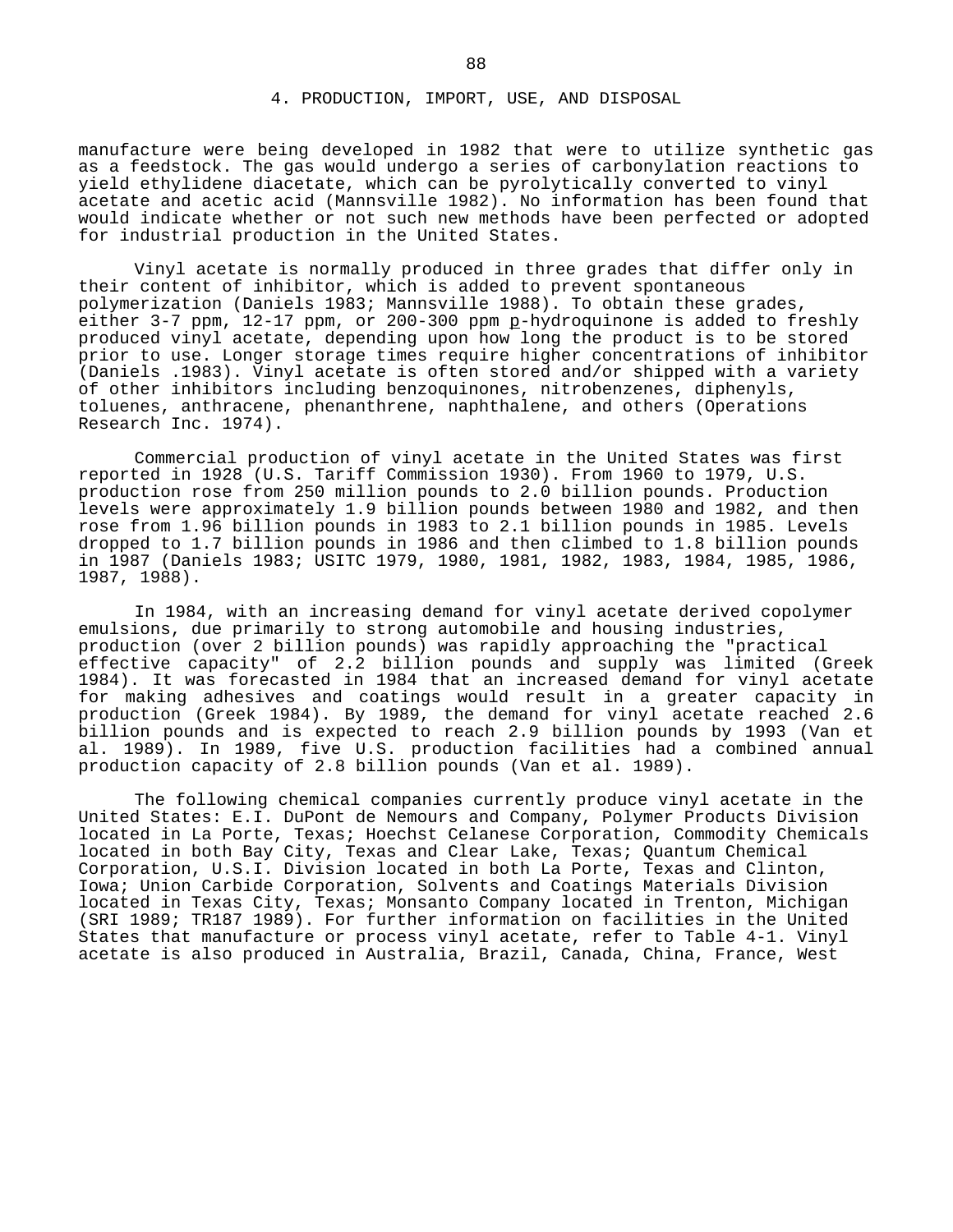| Stateb     | No. of<br>facil-<br>ities                  | Range of maximum<br>amounts on site<br>in thousands<br>of pounds <sup>c</sup> | Activities<br>and uses <sup>d</sup> |
|------------|--------------------------------------------|-------------------------------------------------------------------------------|-------------------------------------|
| <b>AL</b>  | 4                                          | 1-499,999                                                                     | 7, 13                               |
| CA         | 16                                         | $0.1 - 9,999$                                                                 | 2, 7, 8, 10, 12, 13                 |
| CT         | $\mathbf 1$                                | $10 - 99$                                                                     | $\overline{7}$                      |
| DE         |                                            | 100-999                                                                       | 3,<br>$\overline{7}$                |
| ${\sf GA}$ |                                            | $10 - 999$                                                                    | 2, 7, 8, 9                          |
| <b>IA</b>  | $\begin{array}{c} 2 \\ 8 \\ 1 \end{array}$ | 100-999                                                                       | 1, 3, 4                             |
| <b>IL</b>  | 16<br>$(1)$ <sup>e</sup>                   | $10-9,999$                                                                    | 7, 8, 10                            |
| IN         | $\boldsymbol{2}$                           | 1-999                                                                         | 7, 8, 9                             |
| <b>KS</b>  | $\overline{\mathbf{c}}$                    | 1-999                                                                         | 7, 13                               |
| KY         | 5<br>(1)                                   | $10-9,999$                                                                    | 7,8                                 |
| LA         | 4                                          | $10 - 9,999$                                                                  | 3, 7, 12, 13                        |
| MA         | $\overline{2}$                             | $10-9,999$                                                                    | $\overline{7}$                      |
| MD         | $\mathbf{1}$                               | 1,000-9,999                                                                   | $\overline{7}$                      |
| MI         | $\overline{\mathbf{3}}$                    | 1-999                                                                         | 1, 5, 7, 13                         |
| <b>MO</b>  |                                            | 10-999                                                                        | 13                                  |
| <b>NC</b>  | $\frac{2}{5}$                              | 1-999                                                                         | 2, 7                                |
| $\rm{NH}$  | $\mathbf 1$                                | $10 - 99$                                                                     | 7 <sup>1</sup>                      |
| NJ         | $11\,$                                     | 10-499,999                                                                    | 7, 9, 10                            |
| <b>NY</b>  | $\mathbf{3}$                               | 1-999                                                                         | 7, 12                               |
| OH         | $\overline{7}$                             | 1-999                                                                         | 7, 8, 13                            |
| <b>OR</b>  | $\overline{2}$                             | 100-999                                                                       | $\overline{7}$                      |
| PA         | 5                                          | 1-999                                                                         | 7, 12                               |
| SC         | 10                                         | $10 - 9,999$                                                                  | 4, 7                                |
| SD         | $\mathbf 1$                                | $10 - 99$                                                                     | 8, 9                                |
| TN         | $\overline{2}$                             | 1-999                                                                         | $7\overline{ }$                     |
| <b>TX</b>  | 27                                         | $0-49,999$                                                                    | 1, 2, 3, 4, 5, 7,<br>8, 9, 10, 13   |
| PR         | $\overline{2}$                             | 100-999                                                                       | $\overline{7}$                      |

1954年 100分以上

TABLE 4-1. Facilities That Manufacture or Process Vinyl Acetate<sup>a</sup>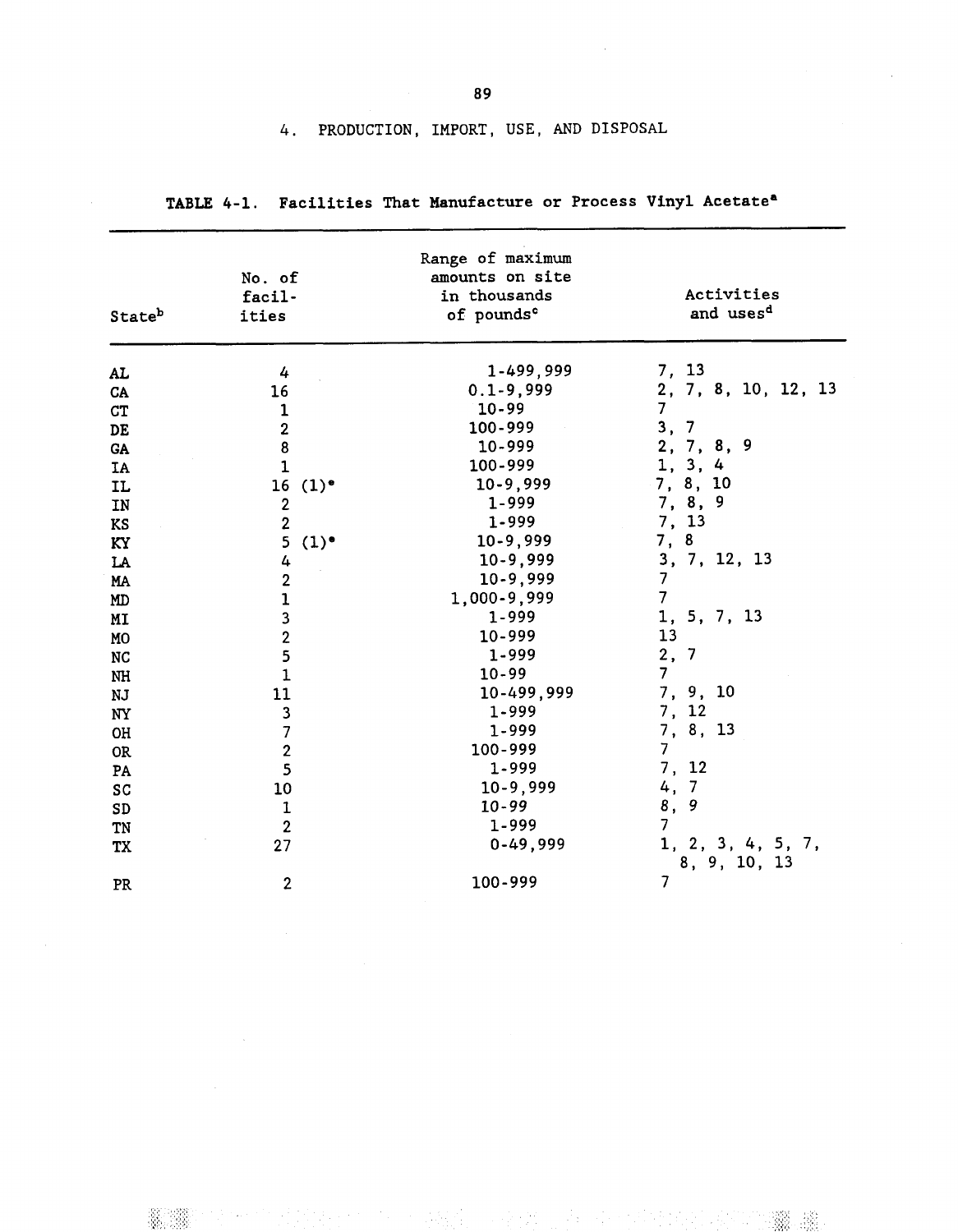<sup>定时</sup>时制持续生期和否认 (1) 等于 Australians

**WAR** 

#### 4. PRODUCTION, IMPORT, USE, AND DISPOSAL

| Stateb | No. of<br>facil-<br>ities | Range of maximum<br>amounts on site<br>in thousands<br>of pounds <sup>c</sup> | Activities<br>and uses <sup>d</sup> |
|--------|---------------------------|-------------------------------------------------------------------------------|-------------------------------------|
| VA     | 2                         | $0.1 - 9$                                                                     | 7, 8                                |
| WI     |                           | $0 - 0.09$                                                                    | 8                                   |
| WV     |                           | 1,000-9,999                                                                   | 4, 7, 10                            |
| WY     |                           | $1 - 9$                                                                       |                                     |

## TABLE 4-1 (Continued)

<sup>a</sup>TRI87 1989

bPost office state abbreviations

"Data in TRI are maximum amounts on site at each facility.

dActivities/Uses:

- 1. produce 2. import
- 8. as a formulation component 9. as an article component 3. for on-site use/processing<br>4. for sale/distribution 10. for repackaging only 11. as a chemical processing aid 12. as a manufacturing aid 13. ancillary or other use
- 5. as a byproduct 6. as an impurity

7. as a reactant

"Number of facilities reporting "no data" regarding maximum amount of the substance on site.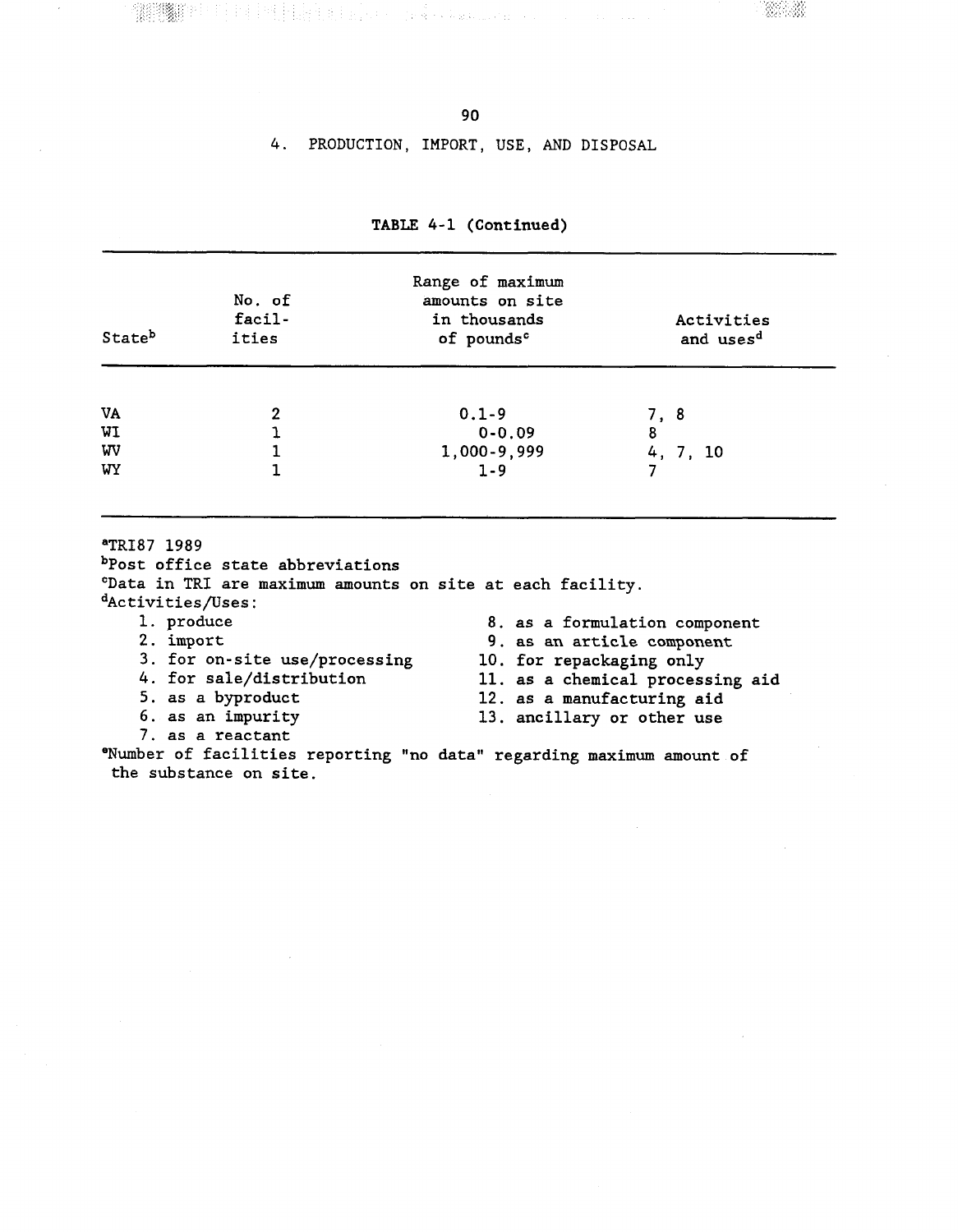Germany, Great Britain, India, Italy, Japan, Mexico, South Africa, and Spain (CIS 1988; IARC 1986; Mannsville 1988). In Japan alone there are eight manufacturers of vinyl acetate (CIS 1988). Five Japanese companies reported a combined production capacity of 1.3 billion pounds in 1981 (IARC 1986).

# **4.2 IMPORT / EXPORT**

U.S. imports of vinyl acetate declined, with large fluctuations from 31 million pounds in 1970 to 1 million pounds in 1984 (Mannsville 1988). Imports remained at 1 million pounds until 1986, when a sharp rise to 12 million pounds was observed. Imports then decreased to 1 million pounds in 1987 (Mannsville 1988). Only a small fraction of the vinyl acetate consumed in the U.S. is imported.

Exports of vinyl acetate increased rapidly from 15 million pounds in 1965 to 645 million pounds in 1980 (Mannsville 1988). In 1984, as the demand for vinyl acetate increased and supply was limited, it was predicted that any surplus demand that existed after anticipated increases in production capacity would be satisfied by diversion of the chemical from exports (Greek 1984). Exports were down in 1984 at 515 million pounds, compared with 589.9 million pounds in 1983 (Anonymous 1984; Mannsville 1988). Exports increased steadily after 1984 to a level of 736 million pounds in 1987 (Mannsville 1988). In 1987, U.S. exports of vinyl acetate accounted for approximately 40% of the total production volume (1.8 billion pounds in 1987).

#### **4.3 USE**

The primary use for vinyl acetate is as a monomer in the production of polyvinyl acetate and polyvinyl alcohol (IARC 1986). These products, synthesized via polymerization of vinyl acetate, accounted for 75%-80% of total U.S. consumption in 1982 (Mannsville 1982, 1988). Vinyl acetate is also polymerized with vinyl chloride to produce copolymers. Polyvinyl butyral, polyvinyl acetals, ethylene-vinyl acetate copolymers, and acrylonitrile copolymers (for acrylic fibers) are also produced. It is also used in polymeric lubrication oil additives (Daniels 1983; IARC 1986).

Polyvinyl acetate emulsions (homopolymer and copolymer), the major derivatives of vinyl acetate, are widely used in adhesives for packaging and construction (wood gluing) and in water-based paints (IARC 1986; Mannsville 1988). Other important uses include nonwoven textile fibers, textile sizings and finishes, paper coatings, and inks. Polyvinyl alcohol is widely used in textile finishing, adhesives, and as a raw material for polyvinyl butyral, which is used as the adhesive interlayer in architectural and automobile laminated safety glass (Cincera 1983; Mannsville 1,988). Uses of other polymers made from vinyl acetate include barriers in packaging, paint and coatings applications, plastic floor coverings, phonograph records, flexible film and sheeting (including plastic films used for wrapping food), food starch modifier, and moulding and extrusion compounds.